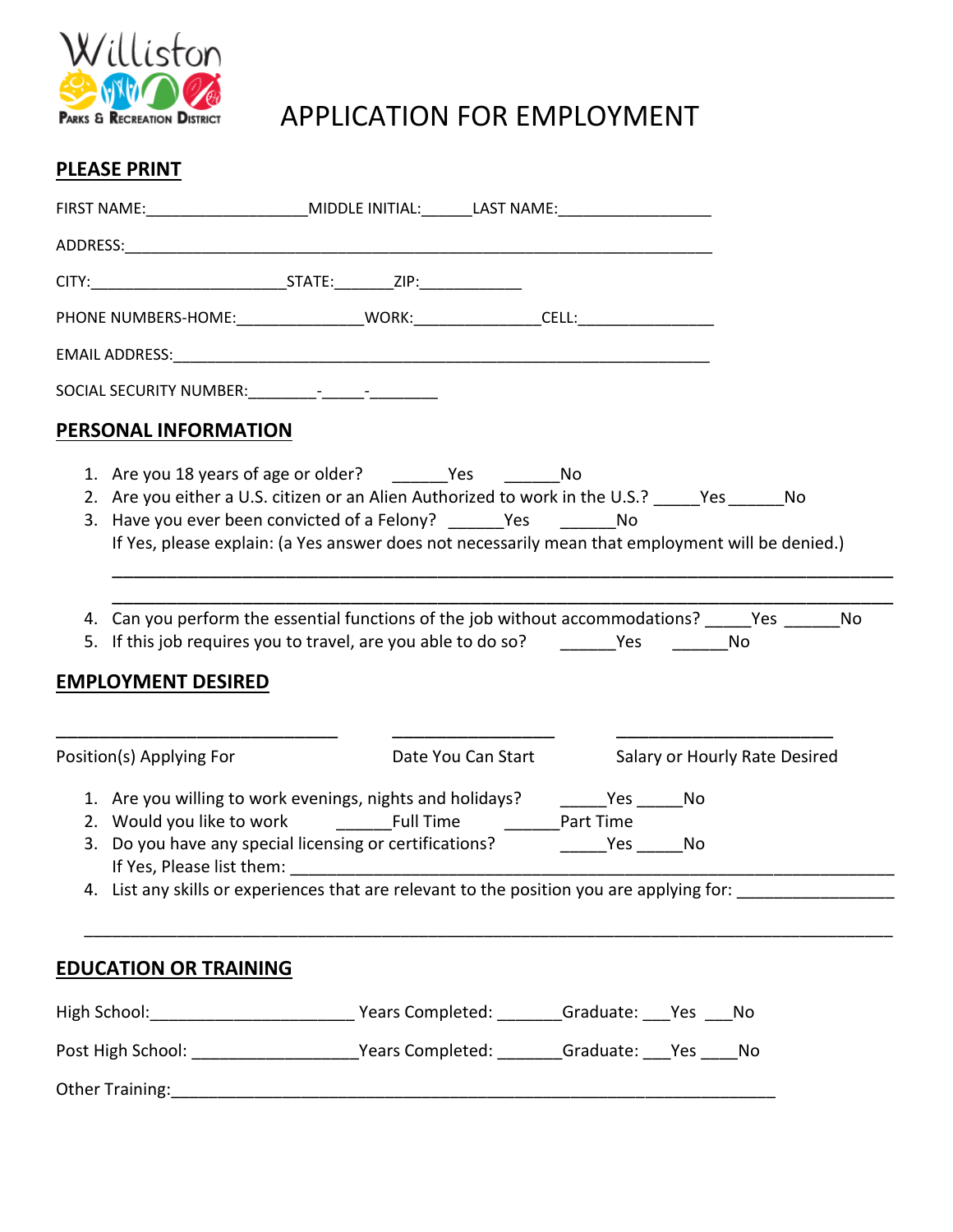## **EMPLOYMENT HISTORY**

| Employer                                                                                                          |         | Address    | <b>Phone Number</b>                                                                                                |
|-------------------------------------------------------------------------------------------------------------------|---------|------------|--------------------------------------------------------------------------------------------------------------------|
| Job Title                                                                                                         |         | Supervisor |                                                                                                                    |
| Work or Duties Performed                                                                                          |         |            |                                                                                                                    |
| Reason for Leaving                                                                                                |         |            | Employment Dates (beginning and ending)                                                                            |
| May we contact this employer? ________Yes _________No                                                             |         |            |                                                                                                                    |
| Employer                                                                                                          |         | Address    | Phone Number                                                                                                       |
| Job Title                                                                                                         |         | Supervisor |                                                                                                                    |
| Work or Duties Performed                                                                                          |         |            |                                                                                                                    |
| Reason for Leaving                                                                                                |         |            | Employment Dates (beginning and ending)                                                                            |
| May we contact this employer? _________Yes __________No                                                           |         |            |                                                                                                                    |
| Employer                                                                                                          |         | Address    | <b>Phone Number</b>                                                                                                |
| Job Title                                                                                                         |         | Supervisor |                                                                                                                    |
|                                                                                                                   |         |            |                                                                                                                    |
|                                                                                                                   |         |            |                                                                                                                    |
|                                                                                                                   |         |            | Employment Dates (beginning and ending)                                                                            |
|                                                                                                                   |         |            |                                                                                                                    |
|                                                                                                                   |         |            | <b>REFERENCES</b> – Give the names of three persons not related to you, whom you have known for at least one year. |
| Work or Duties Performed<br>Reason for Leaving<br>May we contact this employer? _________Yes _________ No<br>Name | Address |            | Phone #<br><b>Years Acquainted</b>                                                                                 |
|                                                                                                                   |         |            |                                                                                                                    |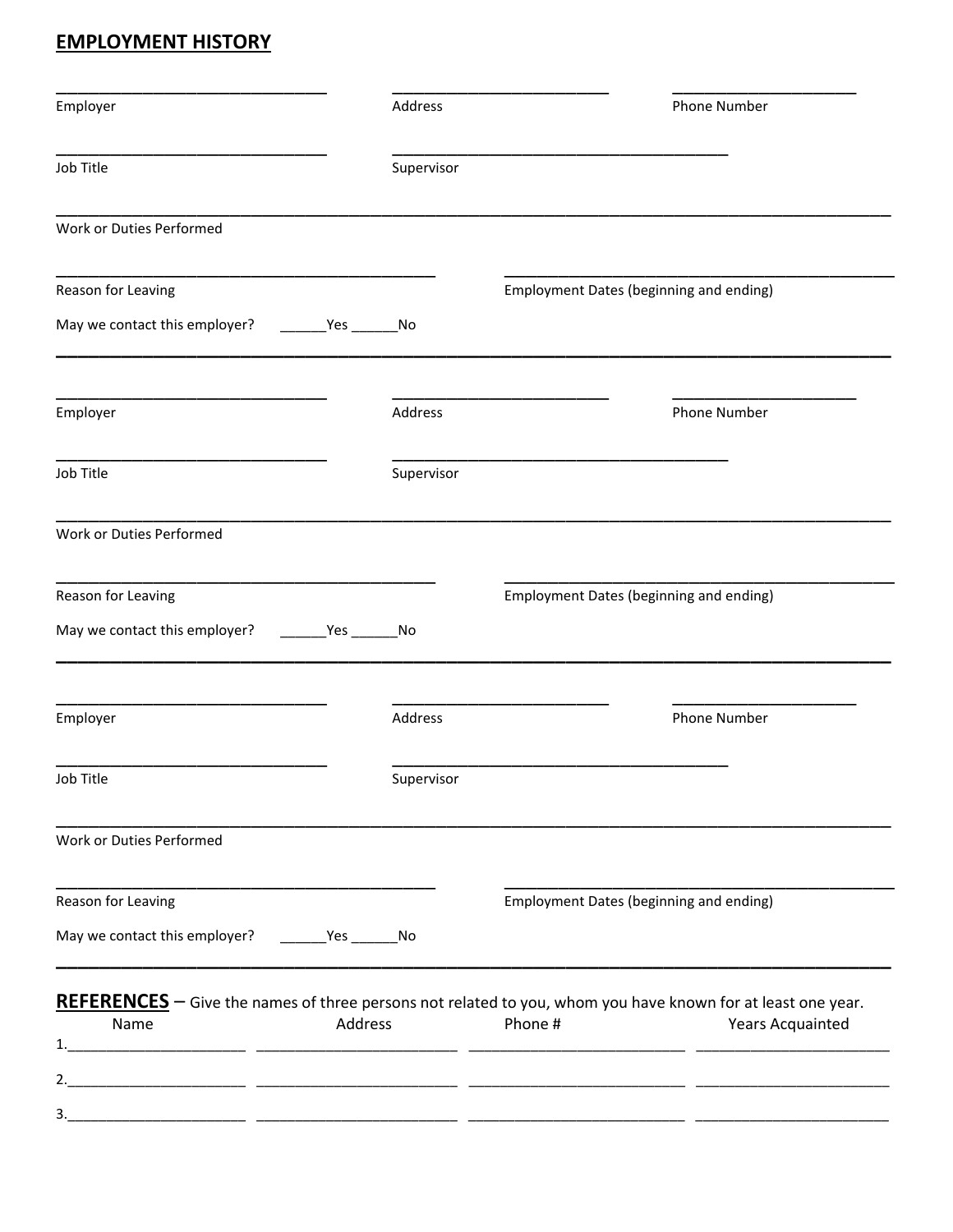#### **PLEASE PRINT CLEARLY**

| Date Submitted: ________________ |                                       |                          |  |
|----------------------------------|---------------------------------------|--------------------------|--|
| Date Received: _______________   |                                       |                          |  |
| <b>Williston Parks and</b>       |                                       |                          |  |
| <b>Recreation District</b>       | Please circle one of the following: 1 | $\overline{\phantom{a}}$ |  |
|                                  |                                       | For Office Use Only.     |  |

### **BACKGROUND CHECK RELEASE FORM**

In connection with my application for employment with you, I understand that investigative background inquiries are to be made on myself. These reports will include information as to my character, work habits, performance and experience along with reasons for termination of past employment from previous employers. Further, I understand that you will be requesting information from various federal, state and other agencies which maintain records concerning my past activities relating to my driving record, credit information, criminal history, civil history and other experiences, as well as claims involving me in the files of insurance companies and worker's compensation claims.

|                                            |  | (Use additional sheet if necessary) | Must provide addresses for place of residence for minimum of previous 10 years |  |
|--------------------------------------------|--|-------------------------------------|--------------------------------------------------------------------------------|--|
|                                            |  |                                     |                                                                                |  |
|                                            |  |                                     |                                                                                |  |
| Number of years lived at Previous Address: |  |                                     |                                                                                |  |

"I authorize, without any reservation, any party or agency contacted by the Employer, or this employer's representative, to furnish the aforementioned information. With regard to the following disclosures, I hereby agree to release any person, company, governmental agency or other entity from any and all causes of action that otherwise might arise from supplying the Employer with information it may request pursuant to this Employment Background Check Information Release. I understand that any false answers or statements, or misrepresentations by omission, made by me on my employment application, this release or any related document, will be sufficient for rejection of my application or for my immediate discharge should such falsifications or misrepresentations be discovered after I am employed."

#### **If desired, please explain any criminal records that will be found during our background check:**

The expiration of this authorization shall be one year from the date of my signature:

Signature of Applicant: \_\_\_\_\_\_\_\_\_\_\_\_\_\_\_\_\_\_\_\_\_\_\_\_\_\_\_\_\_\_\_\_\_\_\_\_\_\_ Date: \_\_\_\_\_\_\_\_\_\_\_\_\_\_\_\_\_\_\_\_\_\_\_\_\_\_\_\_\_\_\_\_\_\_\_\_\_\_\_\_\_\_\_\_\_